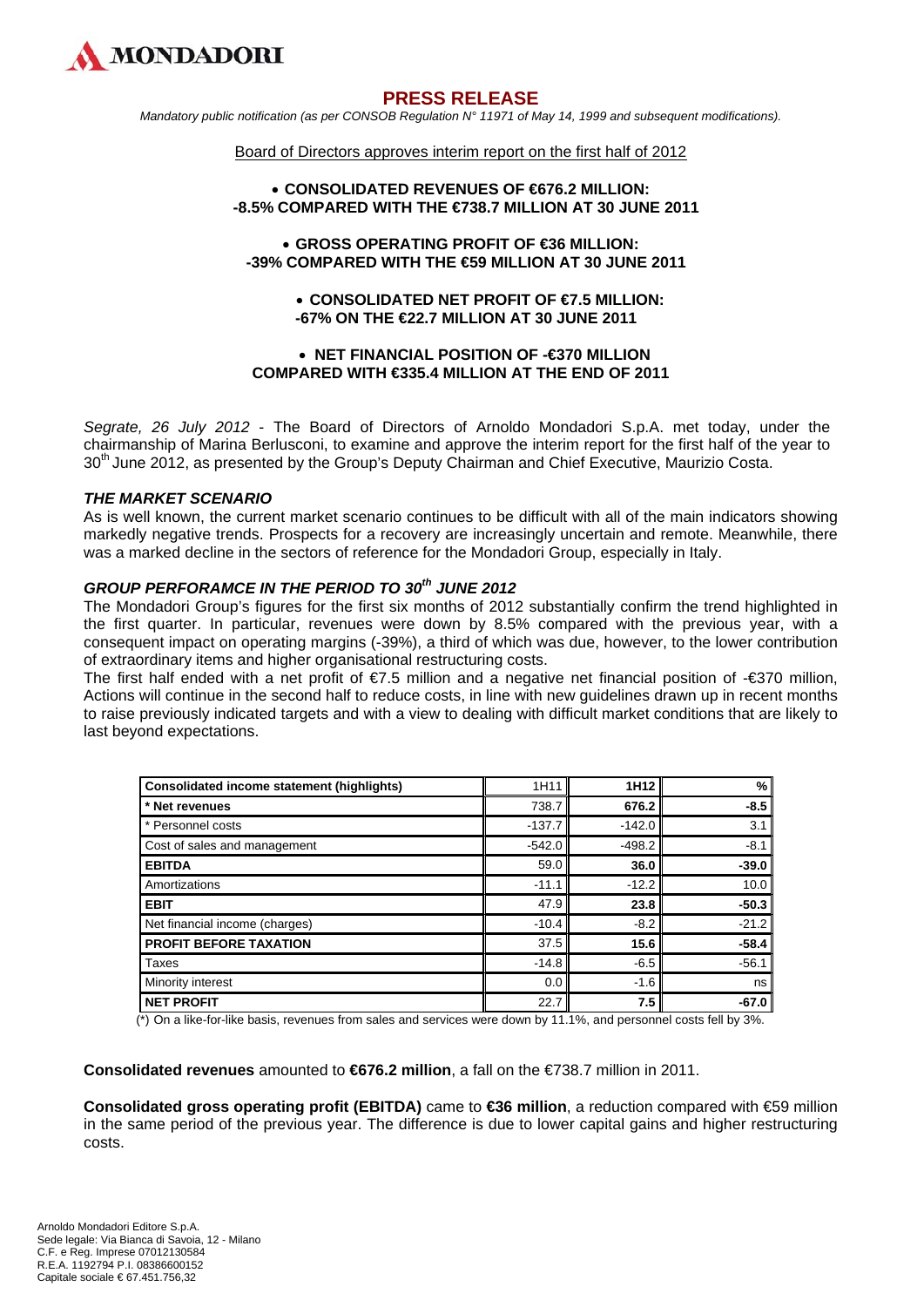**Consolidated operating profit** amounted to **€23.8 million**, compared with €47.9 million in the first half of last year, with amortizations and depreciations of tangible and intangible assets of €12.2 million (€11.1 million in 1H 2011).

**Consolidated profit before taxation** came to **€15.6 million**, compared with €37.5 million in the same period of last year. During the period financial charges amounted to  $\epsilon$ 8.2 million, an improvement of  $\epsilon$ 2.2 million compared with 2011.

**Consolidated net profit** for the period totalled **€7.5 million** (following the attribution of minority interest of €1.6 million), compared with €22.7 million in the same period of the previous year.

**Gross cash flow** in the first six months of 2012 amounted to **€19.7 million**, compared with €33.8 million in 1H 2011.

The Group's **net financial position** went from -€335.4 million at the end of 2011 to **-€370 million** at 30 June 2012 (-€399.2 million at 30 June 2011).

## **Information regarding personnel**

As of 30 June 2012, the personnel employed by companies of the Group (both on temporary and permanent contracts) amounted to 3,745, a reduction on a comparable basis both with respect to the figure at the end of the year and at 30 June 2011 (-51, or -1.3%).

Obviously the difference takes account of changes during 2011 following the consolidation, in January 2012, of the French company Mondadori Axel Springer Snc and the Italian start-up Glaming Srl.

There was no change, meanwhile, in the scope since the figures for the first quarter of 2012 (3,764), with the reduction being entire attributable to gains in organisational efficiency.

Consequently, the company confirms the ongoing efficiency policy for contract staff, following the restructuring processes undertaken over the last two years, aimed at prolonging the positive effects of the structural containment of labour costs (-3% on a like-for-like basis).

## *RESULTS OF THE BUSINESS AREAS*

#### *BOOKS*

The market for trade books in the first half of 2012 has confirmed the decline in both copies (-7.6%, Source: Nielsen) and value (-9.1%, Source: Nielsen) compared with the first half of 2011, with only a slight improvement compared with the figures reported for the first quarter of this year. The decrease affects all of the channels surveyed: bookshops, large-scale retail and online.

During the first half of 2012 the Mondadori Group, confirmed its leadership in the trade segment with a market share, in value terms, of 26.1% (Source: Nielsen), an increase compared with the first half of 2011.

Revenues in the books area amounted to **€144.6 million**, down 13.4% on the €166.9 million of the previous year; EBITDA and operating profit also showed a decline, with a significant improvement in the second quarter thanks to the containment of costs and extraordinary income.

Compared to the first quarter of the year trade book revenues saw a slowdown in the decline, thanks also to the *Fifty Shades* phenomenon, the EL James trilogy the first two volumes of which have over 30 million copies in just four months; in just three weeks, sales in Italy exceeded, 200,000 copies, immediately putting both titles at the top of the best-sellers list. There are also positive expectations for the final volume of the trilogy, published on 13 July 13, with an initial print run of 350,000 copies.

Also of note in the period are the excellent results of the new novels by John Grisham, Sveva Casati Modignani, Luciano Ligabue and Alessandro Del Piero.

In the second half, in addition to a strong publishing programme, that includes the publication of new titles by important authors, including Ken Follett and Paolo Giordano, the company expects to see the full effects of the *Fifty Shades* phenomenon, and sales of the new novel by Alessandro Piperno, winner of the *2012 Premio Strega*.

In the e-book market, which still in its infancy, the second quarter of 2012 saw a further increase in the sales trend and the number of daily downloads, thanks to titles that have also been successful in the traditional format, including, in particular, the *Fifty Shades* trilogy.

Strong growth is also expected as a result of the spread of devices and, of note here, is the agreement signed in July by Mondadori with Kobo for the launch in Italy of the Kobo Touch eReader.

#### *MAGAZINES ITALY*

In Italy the continuing economic crisis has led advertisers to cut back, postpone and reallocate their advertising investments as a result of the contraction of sales and the general climate of uncertainty. In the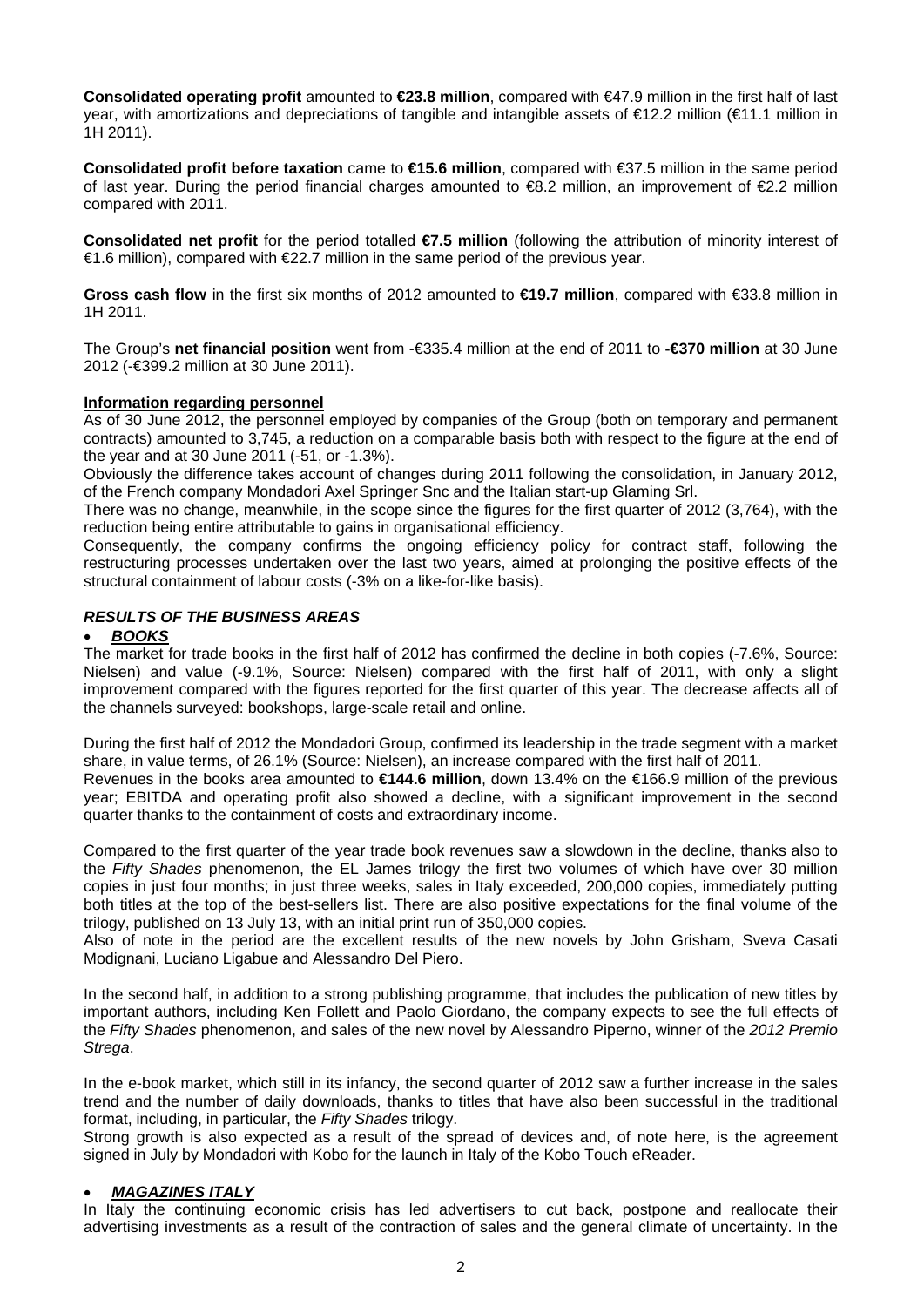first five months of 2012, such behaviour has resulted in a decline in advertising spending in magazines of 14.6% (Source: Nielsen), a fall in newsstand circulation of 9.4% (-12% on a like-for-like basis; in terms of value, internal estimate) and a fall in revenues form add-on sales of 25.2% (in terms of value, internal estimate).

In such a difficult market environment, the Magazines Italy area reported revenues that were down 15.3% from €247.8 million to **€209.9 million**, with a consequent impact the final results, while confirming its market leadership (31.9%).

It should be noted that the figures for 2011 included a capital gain of €10.1 million, due to the sales of the company's stake in Hearst Mondadori Publishing Srl.

In particular, revenue trends were as follows:

- circulation (-9.9%) was penalised by the decline in subscriptions, a fall in the average number of copies sold at newsstands and a drop in average prices;
- add-on sales (-23.6%) were down mainly because of differences in the scheduling of collectibles and books and a downturn in unit sales of home video products and prices that were higher than the market average;
- advertising fell (-17.6%) as a result of a number of inconsistencies such as the temporary suspension of publication of *Flair* (the new version is expected to be launched in September) and the closure of *Economy* - and the composition of the product portfolio, which is more exposed to a slump in investments in the interiors and FMCG sectors.

## **Properties**

During the first half of 2012 the web sites of Mondadori's main magazine titles saw a marked improvement in traffic, along with a substantial increase in advertising revenues (+29% compared with the first half of 2011). In particular, there were good performances in terms of traffic and advertising (as outlined below) by Donnamoderna.com, Grazia.it, Panorama.it and Panoramauto.it.

## *ADVERTISING*

As already mentioned, in Italy, market trends in advertising spending in the first five months of the year saw an overall decline of 9.5% compared with the corresponding period of 2011, in a context of continuing uncertainty due to the economic and financial crisis and levels of confidence that remain at a minimum. With the exception of the internet, all media were in decline: television (-10%), radio (-5.5%), newspapers (-13.5%) and magazines (-14.6%).

In the first half of 2012 Mondadori Pubblicità S.p.A. recorded total revenues of **€96 million** compared with €117.5 million in the same period of 2011, a fall of 18.3%.

Mondadori Magazines saw a slump in revenues of 18.3%, mainly due to the negative trends in the FMCG and interiors sectors. If account is taken of the JV titles and third party revenues the fall would have been of 23.4%, on a like-for-like basis, i.e. taking into account the closure of *Economy*, the temporary suspension of publication of *Flair* and the sale of *Cosmopolitan*, the decline would be about 20%.

Weeklies and monthlies have contributed in equal measure to the shortfall in revenues, in a particularly complex and competitive environment with a strong sensitivity on the part of advertisers to the price factor.

Revenues for radio advertising were down by 2.9% compared with the first half of 2011, with a similar trend for both the stations represented by the company.

On the internet the excellent recent performance of Mediamond continued, with an overall growth in revenues of 65% compared with 2011, based on sales for 32 vertical sites with a total of 12 million unique users. In particular, we would underline the positive trends for Donnamoderna.com (+14%), Grazia.it (+54.4%) and Panorama.it (+48%); the RTI Group, optimal growth for TGcom (+18%) and Sport Mediaset (+45.2%). Particularly positive were sales for the site www.video.mediaset.it, which was added to the portfolio in January 2012.

## *MAGAZINES FRANCE*

In a difficult environment for the magazine market, Mondadori France performed well in the first half of 2012 with consolidated revenues which reached **€193.6 million**, an increase of 12.3% compared with €172.4 million in the same period of 2011.

On a comparable basis (excluding the effects of a change in the consolidation method for the joint-venture Editions Mondadori Axel Springer Snc) revenues were in line with the previous year.

The continuous improvement of the products and good results in advertising, combined with the constant monitoring of costs, have resulted in a 7.3% increase in gross operating profit, which amounted to €20 million (10.3% of revenues).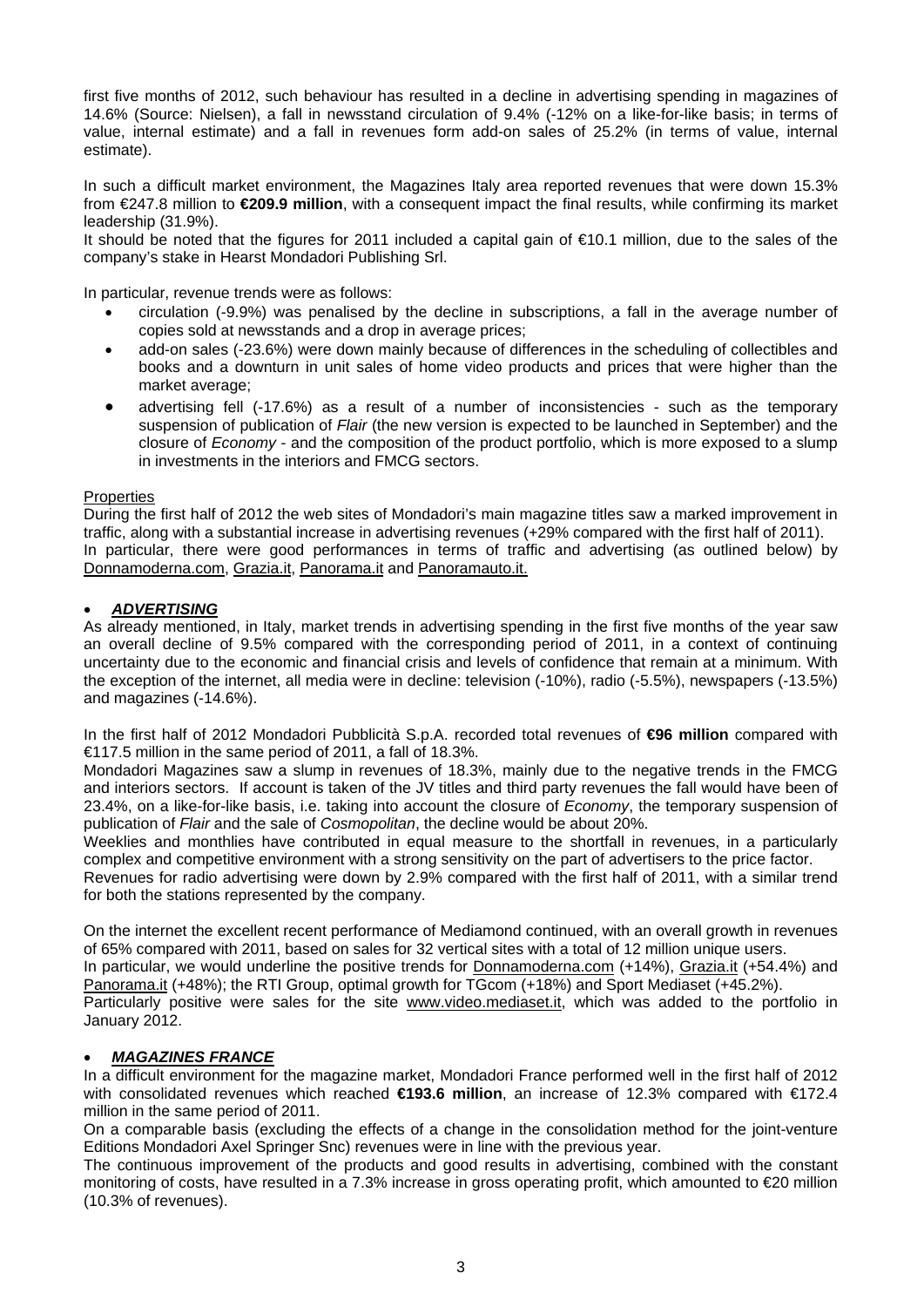Advertising revenues: for the third consecutive year, Mondadori France, up 2.9% on the previous year, achieved a better performance than the market of reference on a like-for-like basis (-0.5% in terms of value in the first five months: Source Kantar Media). This excellent result is mainly due to the trend in upscale women's titles, including the weekly *Grazia* (+11.1%) and the monthly *Biba* (+14.4%), but also titles such as *L'Auto Journal* (+9.8%), *Sport Auto* (+7.7%) and *Mode & Travaux* (+9.8%).

Circulation revenues, which include both newsstand sales and subscriptions (70% of total revenues), saw a slight fall at the consolidated level, (-1.5% on a like-for-like basis). In particular:

- Newsstand sales, although down by 4.4% compared with the first half of last year, fell less than the market of reference (-5.3%, internal estimate);

- Subscriptions continued to grow (+1.5% compared with the same period of 2011) and, with a portfolio of more than three million subscribers, accounting for 33.6% of the revenues of Mondadori France.

Among the titles growing in terms of circulation, we would underline that *Grazia*, launched in 2009, confirmed its success in the first half of 2012, reaching sales of 187,000 copies (+ 3.3%).

During the period new versions of *Biba, Modes & Travaux* and *Auto Journal* were launched and the brand extension policy was continued with the launch of the quarterly *AutoPlus Classiques* and two weekly supplements to *Closer*: Closer *C'est leur histoire* and *Closer Plage*.

Investments in the digital sector continued in the first half of the year, with the result that all of the Group's French sites now share the same platform and while the dedicated structures have been reinforced.

Regarding the performance of the websites and digital versions of the titles, we would underline in particular the overall growth in both advertising revenues (+25%) and the Nielsen audience, which reached 4.8 million unique users in May 2012.

Finally, in terms of diversification, the *AutoReflex* portal consolidated its position in the market for small ads with a significant growth of its business customers, becoming a major player in the market.

## **International activities**

Mondadori's International Activities confirmed the positive trend of 2011 with further expansion of the network during the first half of the year: the volume of business generated by the Group's international titles was around €80 million, a significant increase compared with 30 June 2011.

There was strong growth in licensing activities: in particular the editions of *Grazia* around the world reached twenty following the launch of the magazine in South Africa, in May.

On the advertising side, with continued growth in the fashion and interiors sectors in the Italian market, sales reached €3.1 million (+27% compared with the same period of 2011). There was an excellent performance by *Grazia* in France, Great Britain, Germany and, in particular, the Russian edition of the magazine, which saw sales rise by 66% compared with 2011.

Regarding its international investments, Mondadori is present in:

- Greece, Bulgaria and Serbia through its stake in Attica Publications, which, despite the continuing crisis in the Greek market, reported results in line with expectations, thanks to the effect of the restructuring plan put in place in 2011 and early 2012;
- China, with a 50% stake in Mondadori Seec Advertising Co. Ltd, the exclusive advertising sales company for the local edition of *Grazia* which confirmed the excellent performance recorded last year, ending the first half of 2012 with revenues of  $64.8$  million (+58% compared with the same period of 2011);
- Russia, with an edition of *Grazia* that, five years after its launch, recorded first half revenues in 2012 that were up 22% on the same period of 2011.

# *DIGITAL*

Digital activities in the first half can be summarised as follows:

- publishing activities, e-books, properties, subscriptions and online advertising, in the businesses of reference: Books, Magazines Italy and Magazines France;
- e-commerce activities, conducted through the site www.bol.it, and online Bookclubs, Direct;
- diversification and investment activities in support of the business, gambling, apps and CRM, Other Business.

At 30 June 2012, all of the above-mentioned activities generated total revenues of **€21.4 million** and an EBITDA loss of €11.5 million.

## *DIRECT*

Against the backdrop of an economic recession, there was a continuation of the activities begun in the first quarter designed to restore profitability and uncover new sources of revenue.

In particular, efforts continued on the streamlining of the network of bookshops while the range of products sold under the Emporio Mondadori and BoxForYou brands was expanded.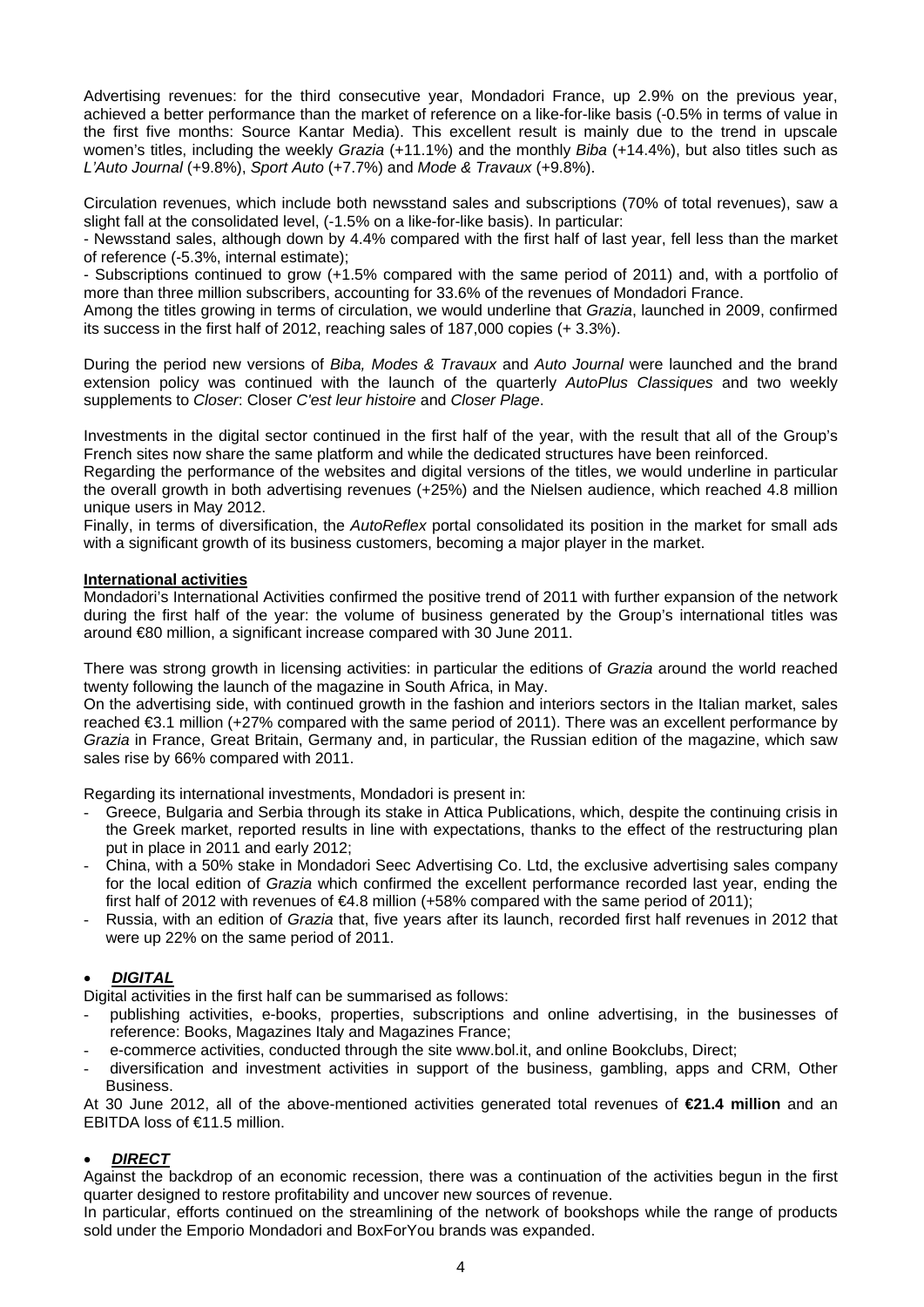Total Direct revenues in the first half of the year amounted to **€113.1 million**, a fall of 11.6% on the €128 million at 30 June 2011 (it should be noted that the main economic indicators of the previous year have been restated to include, from the current year, the figures related to the activities of the website www.bol.it).

All areas were in decline, in particular:

• *retail* and other revenues, due to, in addition to general market conditions, the closure of some stores, in the second half 2011 and first half of 2012, and the introduction of a new commercial policy;

• *direct marketing*, as a result of the containment policies adopted by companies, a significant reduction consumer spending and the process of changing buying habits to the benefit of retailers;

• *e-commerce activities* (www.bol.it) were conditioned by the current situation in the market, a change in the competitive framework.

## *RADIO*

The Italian radio advertising market in the first five months of 2012 recorded a downturn of 5.5%, with a particular slump of 12.6% in May (Source: Assoradio FCP).

**R101** booked first half 2012 advertising revenues of **€7.6 million**, a fall of 7.3% compared with the €8.2 million in the same period of last year.

Of special note was the significant reduction of operating costs recorded in the first half of the year.

From an editorial point of view, the first half was characterised by a continuous process of renewal, with new programmes, new presenters and the strengthening of the schedule, especially at weekends. With regard to marketing activities, of special note was the organisation and sponsorship of major national events.

#### CORPORATE RATIONALIZATION

During today's meeting of the board of directors a proposed corporate restructuring plan - already discussed in general terms by the board at its meeting of 14 May 14 - was also approved, aimed at defining the process for the merger by incorporation with Arnoldo Mondadori Editore S.p.A. of 100% of the subsidiary Mondadori International S.p.A..

The project is part of the overall rationalisation of the various activities currently overseen by Mondadori International S.p.A., through the allocation of such activities to comparable business areas.

In particular, Mondadori International currently oversees the Group's foreign publishing holdings in Mondadori France (100%), Mondadori Independent Media (50%) and Attica Publications (41.9%) – as part of the International Activities of Magazines - participation in the joint venture with the Bertelsmann Group, Random House Mondadori, which is active in the book markets in Spain and Latin America, as well as financial assets, in particular, 4,517,486 shares of Mondadori itself.

The project foresees in a preliminary measure - in line with the stated aim of asset allocation by areas of business - the concentration in a single corporate vehicle of all the Group's international activities in the magazine area, with the transfer to a new company, 100% owned by Arnoldo Mondadori Editore S.p.A., of the investments held by Mondadori International S.p.A. International in companies included in the International Activities of the Magazine Area, as mentioned above, based on the carrying value on the balance sheet as at 30 June 2012.

Consistently with this approach, the new company would also absorb the business unit for the management of licensing agreements and advertising sales for international editions of Mondadori titles, currently overseen by a business unit of the parent company.

Subsequently, there would be an intercompany transfer from the subsidiary Mondadori Pubblicità S.p.A. to the new company of the 50% stake, held by Mondadori SEEC (Beijing) Advertising Co. Ltd, a joint venture under Chinese law, aimed at developing advertising sales in the magazine sector in China.

As a result of these operations and upon completion of the project, within the first half of 2013, acts relating to the merger by incorporation with Arnoldo Mondadori Editore S.p.A. of will be defined Mondadori International S.p.A. will be defined, with the consequent effects in terms of a reduction in corporate and operating costs.

#### *EXPECTATIONS FOR THE FULL YEAR*

In the last months of the period Europe in general, but particularly Italy, saw a progressive deterioration of economic figures on all fronts: consumer spending, investments and, consequently, production.

Projections by leading research institutions and the Bank of Italy on changes in GDP have recently been revised down and currently foresee an overall fall of more than 2% for 2012. Moreover, the recession is expected to continue at least for the entire second half of the year with unemployment stable at around 10%, with even further decline in 2013.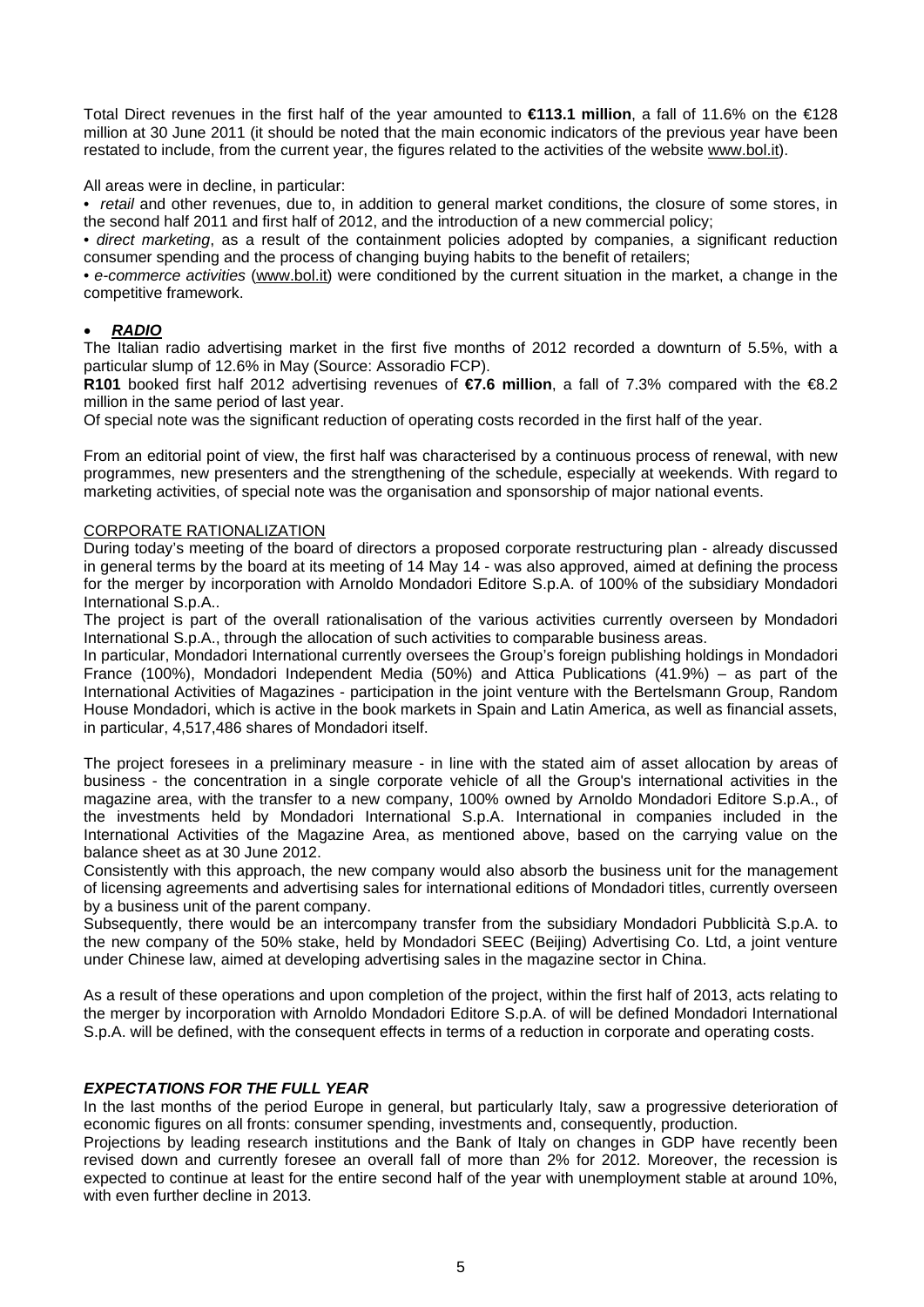Across the Eurozone great underlying uncertainty remains, with medium term prospects closely related to developments in the sovereign debt crisis and its effects on bank lending, consumer and business confidence, domestic demand, and the economies of both the U.S. and developing countries.

Mondadori's priorities are focused on actions to: consolidate its international activities, also through partnerships; develop digital activities; control quality and innovation in its editorial offer; reorganise processes and restructuring, in line with new guidelines identified to further increase the targets for reductions in operating costs.

Given this, an in the face of a market in ongoing difficulty, the company does not expect changes in the coming months that will make it possible to achieve the levels of operating profitability of last year.

§

*The executive responsible for the preparation of the company's accounts, Carlo Maria Vismara, declares that, as per art. 2, 154* bis *of the Single Finance Text, the accounting information contained in this release corresponds to that contained in the company's formal accounts.* 

§

*The documentation relating to the analysts' presentation of the results for the first half of the year to 30 June 2012 is available in the Investor Relations section of the company's website [\(http://www.mondadori.com/Investor-relations/Presentations\)](http://www.mondadori.com/Investor-relations/Presentations).* 

*Enclosures:*

- *1. consolidated balance sheet*
- *2. consolidated income statement*
- *3. consolidated cash flow statement*
- *4. balance sheet of Arnoldo Mondadori Editore S.p.A*
- *5. income statement of Arnoldo Mondadori Editore S.p.A.*
- *6. cash flow statement of Arnoldo Mondadori Editore S.p.A.*

*Mondadori Press Office Tel. +39 02 75423159 - Fax +39 02 75423637 Email: [rapportistampa@mondadori.it](mailto:rapportistampa@mondadori.it) [www.mondadori.it/Press](http://www.mondadori.it/Press)*

*Investor Relations Mondadori Tel. +39.0275423695 - Fax +39 02 75422584 Email: [dario.fumagalli@mondadori.it](mailto:dario.fumagalli@mondadori.it) [www.mondadori.it/Investor-relations](http://www.mondadori.it/Investor-relations)*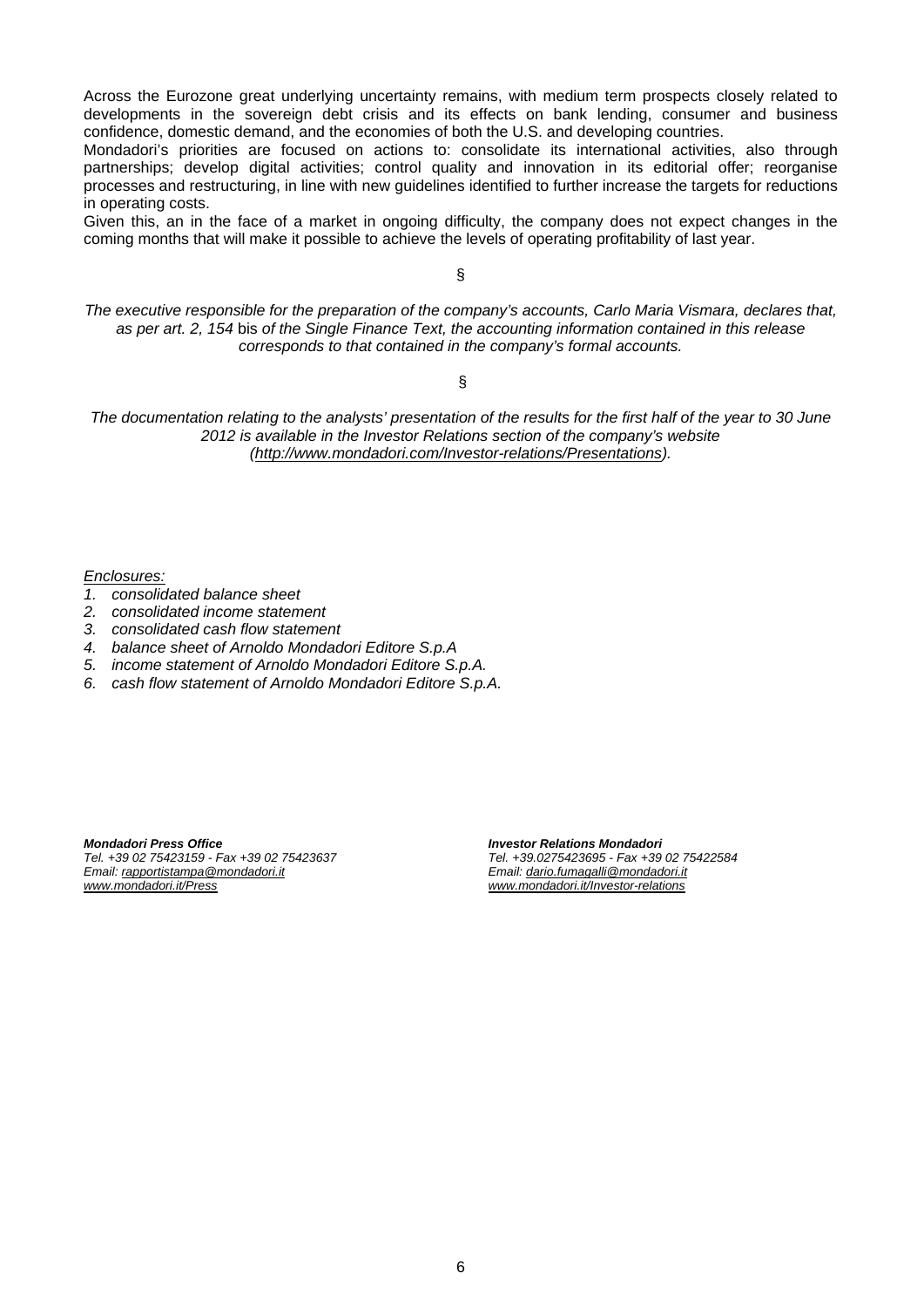Encl. 1 **Consolidated balance sheet** (in €m)

| Assets                                      | 30 June 2012 | 31 December 2011       |
|---------------------------------------------|--------------|------------------------|
| Intangible assets                           | 941.8        | 947.3                  |
| <b>Fixed assets</b>                         | 2.8          | 2.8                    |
| Land and buildings                          | 9.9          | 10.2                   |
| Plant and machinery                         | 11.4         | 12.4                   |
| Other assets                                | 29.0         | 30.7                   |
| Property, plant and machinery               | 50.3         | 53.3                   |
| Investments booked using net equity method  | 109.5        | 126.1                  |
| Other investments                           | 1.0          | 1.0                    |
| <b>Total investments</b>                    | 110.5        | 127.1                  |
| <b>Non-current financial assets</b>         | 6.9          | 6.9                    |
| <b>Advanced taxes</b>                       | 43.4         | 48.1                   |
| Other non-current assets                    | 1.2          | 1.1                    |
| <b>Total non-current assets</b>             | 1,156.9      | 1,186.6                |
| <b>Tax credits</b>                          | 44.4         | 40.8                   |
| <b>Other current assets</b>                 | 99.5         | 80.2                   |
| <b>Inventories</b>                          | 136.9        | 137.1                  |
| <b>Trade receivables</b>                    | 345.7        | 360.4                  |
| Stocks and other current financial assets   | 32.2         | 24.6                   |
| <b>Cash and equivalents</b>                 | 66.9         | 82.9                   |
| <b>Total current assets</b>                 | 725.6        | 726.0                  |
| Assets destined to be sold or closed        |              |                        |
| Total assets                                | 1,882.5      | 1,912.6                |
|                                             |              |                        |
| <b>Liabilities</b>                          | 30 June 2012 | 31 December 2011       |
| Share capital                               | 64.1         | 64.1                   |
| Share premium reserve                       | 210.2        | 210.2                  |
| Other reserves and results carried forward  | 293.4        | 249.9                  |
| Profit (loss) for the period                | 7.5          | 49.6                   |
| <b>Total Group shareholders' equity</b>     | 575.2        | 573.8                  |
|                                             |              |                        |
| <b>Minority capital and reserves</b>        | 33.5         | 35.1                   |
| Total shareholders' equity                  | 608.7        | 608.9                  |
| <b>Reserves</b>                             |              | 47.4                   |
| <b>Severance payments</b>                   | 43.1         |                        |
|                                             | 52.8         | 53.5                   |
| <b>Non-current financial liabilities</b>    | 412.9        | 412.8                  |
| <b>Deferred tax liabilities</b>             | 104.6        |                        |
| Other non-current liabilities               |              | 103.3                  |
| <b>Total non-current liabilities</b>        | 613.4        |                        |
| Income taxes payable                        | 13.6         |                        |
| <b>Other current liabilities</b>            | 243.8        | 617.0<br>22.9<br>259.9 |
| <b>Trade liabilities</b>                    | 339.9        |                        |
| Bank debts and other financial liabilities  | 63.1         | 366.9<br>37.0          |
| <b>Total current liabilities</b>            | 660.4        |                        |
| Liabilities deriving from sales or closures |              | 686.7                  |
| <b>Total liabilities</b>                    | 1,882.5      | 1,912.6                |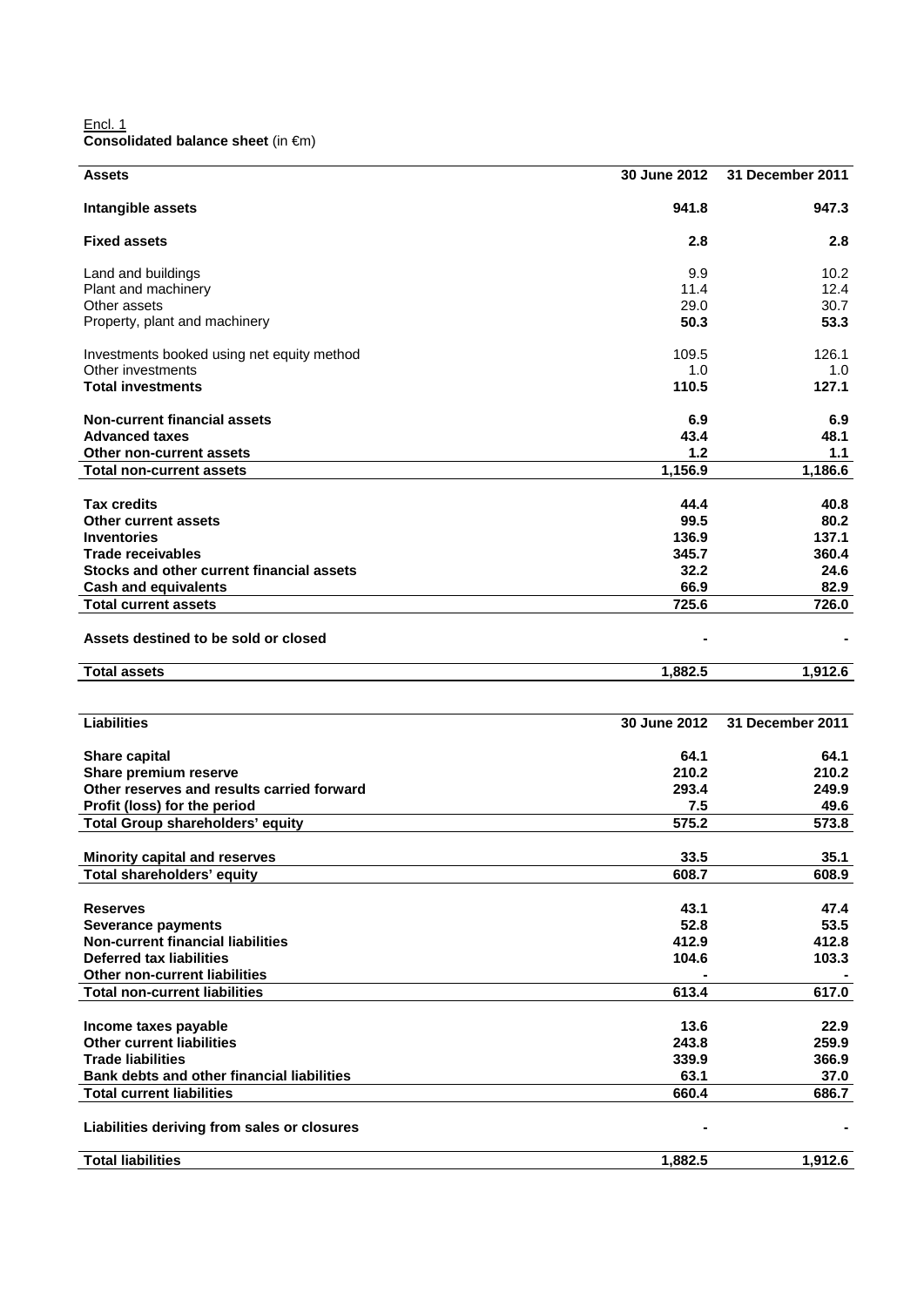### Encl. 2 **Consolidated income statement** (in €m)

|                                                   | 1st half 2012 | 1st half 2011 | %          |
|---------------------------------------------------|---------------|---------------|------------|
|                                                   |               |               | change     |
|                                                   |               |               |            |
| Income from sales of goods and services           | 676.2         | 738.7         | (8.5%)     |
| Personnel costs                                   | 142.0         | 137.7         | 3.1%       |
| Cost of sales and management (*)                  | 503.3         | 554.3         | $(9.2\%)$  |
| Income (charges) from investments calculated on a |               |               |            |
| net equity basis                                  | 5.1           | 12.3          | (58.5%)    |
| <b>Gross operating profit</b>                     | 36.0          | 59.0          | $(39.0\%)$ |
| - as a proportion of revenues                     | 5.3%          | 8.0%          |            |
| Depreciation of property, plant and machinery     | 5.6           | 5.6           |            |
| Depreciation of intangible assets                 | 6.6           | 5.5           | 20.0%      |
| <b>Operating profit</b>                           | 23.8          | 47.9          | $(50.3\%)$ |
| - as a proportion of revenues                     | 3.5%          | 6.5%          |            |
| Net financial income (charges)                    | (8.2)         | (10.4)        | (21.2%)    |
| Other financial income (charges)                  |               |               |            |
| Profit for the period before taxation             | 15.6          | 37.5          | (58.4%)    |
| Tax charges (income)                              | 6.5           | 14.8          | $(56.1\%)$ |
| Minority interest                                 | (1.6)         |               | n.s.       |
| Net profit                                        | 7.5           | 22.7          | (67.0%)    |

(\*) Includes the following items: decrease (increase) in inventories; cost of raw, ancillary and consumable materials and goods; cost of services; various charges (income).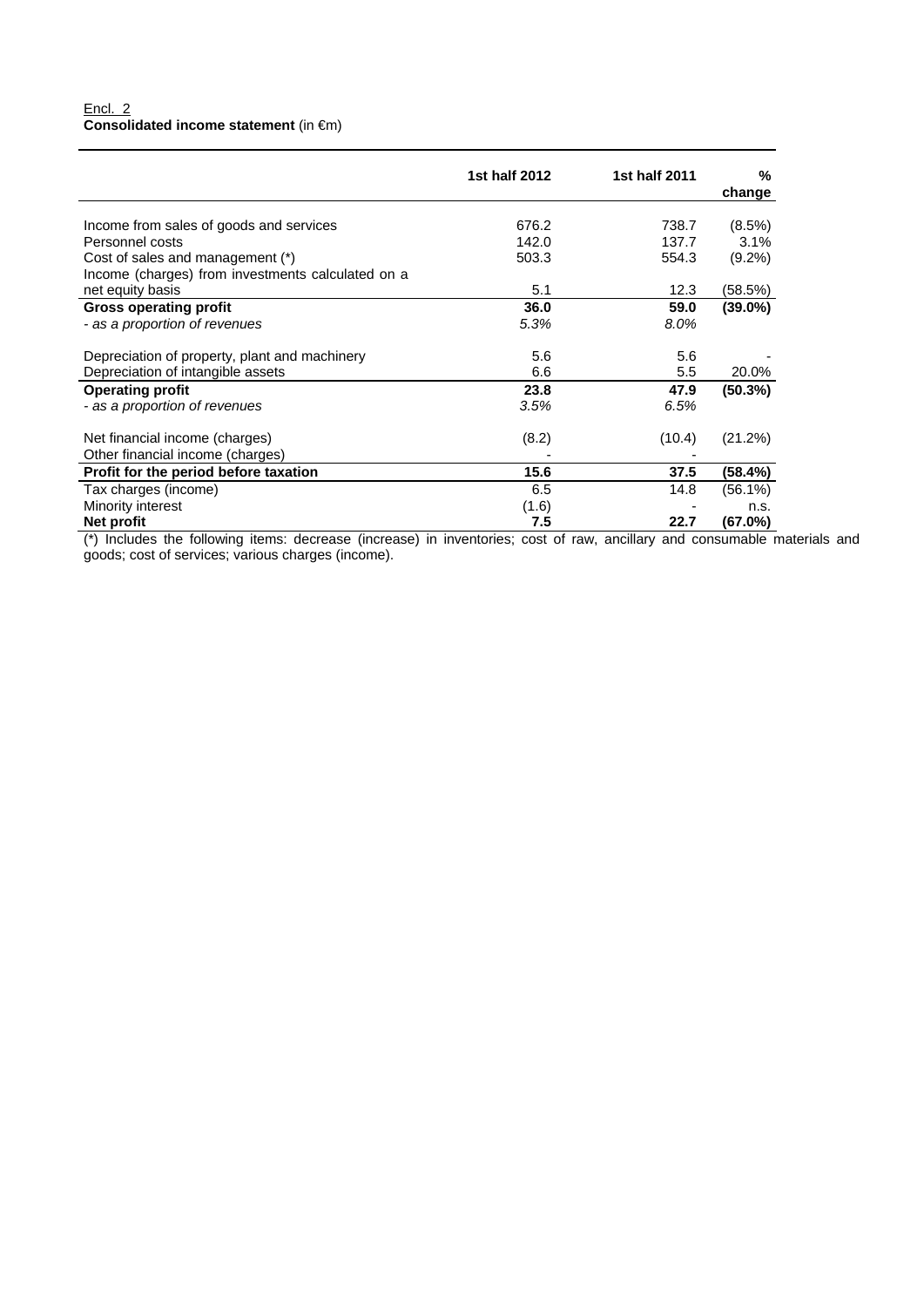### Encl. 3 **Consolidated cash flow statement** (in €m)

|                                                                         | 30 June 2012 | 30 June 2011 |
|-------------------------------------------------------------------------|--------------|--------------|
| Net profit for the period                                               | 7.5          | 22.7         |
| <b>Adjustments</b>                                                      |              |              |
| Depreciations. amortization and impairment                              | 12.2         | 11.1         |
| Tax charges                                                             | 6.5          | 14.8         |
| Stock options                                                           | 0.1          | 0.3          |
| Charges to provisions and leaving entitlements                          | (16.7)       | (4.3)        |
| Capital losses (gains) on disposals of tangible assets. property. plant |              |              |
| and equipment                                                           | (0.1)        | (0.2)        |
| Capital losses (gains) on valuations of financial assets                | (0.1)        | 0.7          |
| (Income) charges from companies booked at net equity                    | (5.6)        | (12.3)       |
| Net financial charges on loans and derivative operations                | 7.0          | 8.2          |
| Adjusted net profit from operating activities                           | 10.8         | 41.0         |
| (Increase) decrease in trade receivables                                | 19.8         | 25.2         |
| (Increase) decrease in inventories                                      | 5.5          | (0.3)        |
| Increase (decrease) in trade payables                                   | (26.8)       | (43.2)       |
| Income tax payments                                                     | (15.0)       | (1.3)        |
| Payment of advances and leaving entitlements                            | (1.6)        | (1.7)        |
| Net changes in other current assets/liabilities                         | (33.8)       | (36.2)       |
| Cash flow from (used in) operating activities                           |              |              |
|                                                                         | (41.1)       | (16.5)       |
|                                                                         |              |              |
| Payment of business combination net of cash acquired                    |              | (0.1)        |
| (Investments in) disposals of intangible assets                         | (2.3)        | (8.8)        |
| (Investments in) disposals of property. plant and equipment             | (1.4)        | (1.3)        |
| (Investments in) disposals of equity investments                        | 21.1         | 14.9         |
| (Investments in) disposals of financial assets                          | (10.3)       | 1.8          |
| Cash flow from (used in) investment activities                          | 7.1          | 6.5          |
|                                                                         |              |              |
| Net changes in financial liabilities                                    | 28.3         | 1.5          |
| Net financial charges on loans and derivative operations                | (7.3)        | (7.1)        |
| (Purchase) disposal of treasury stock                                   | (3.0)        |              |
| Dividends paid                                                          |              | (40.3)       |
| Cash flow from (used in) financial activities                           | 18.0         | (45.9)       |
| Increase (decrease) in cash and cash equivalents                        | (16.0)       | (55.9)       |
|                                                                         |              |              |
| Cash and cash equivalents at beginning of period                        | 82.9         | 84.9         |
| Cash and cash equivalents at end of period                              | 66.9         | 29.0         |
|                                                                         |              |              |
| <b>Composition of cash and cash equivalents</b>                         |              |              |
| Cash. cheques and valuables in hand                                     | 2.2          | 1.3          |
| Bank and post office deposits                                           | 64.7         | 27.7         |
|                                                                         | 66.9         | 29.0         |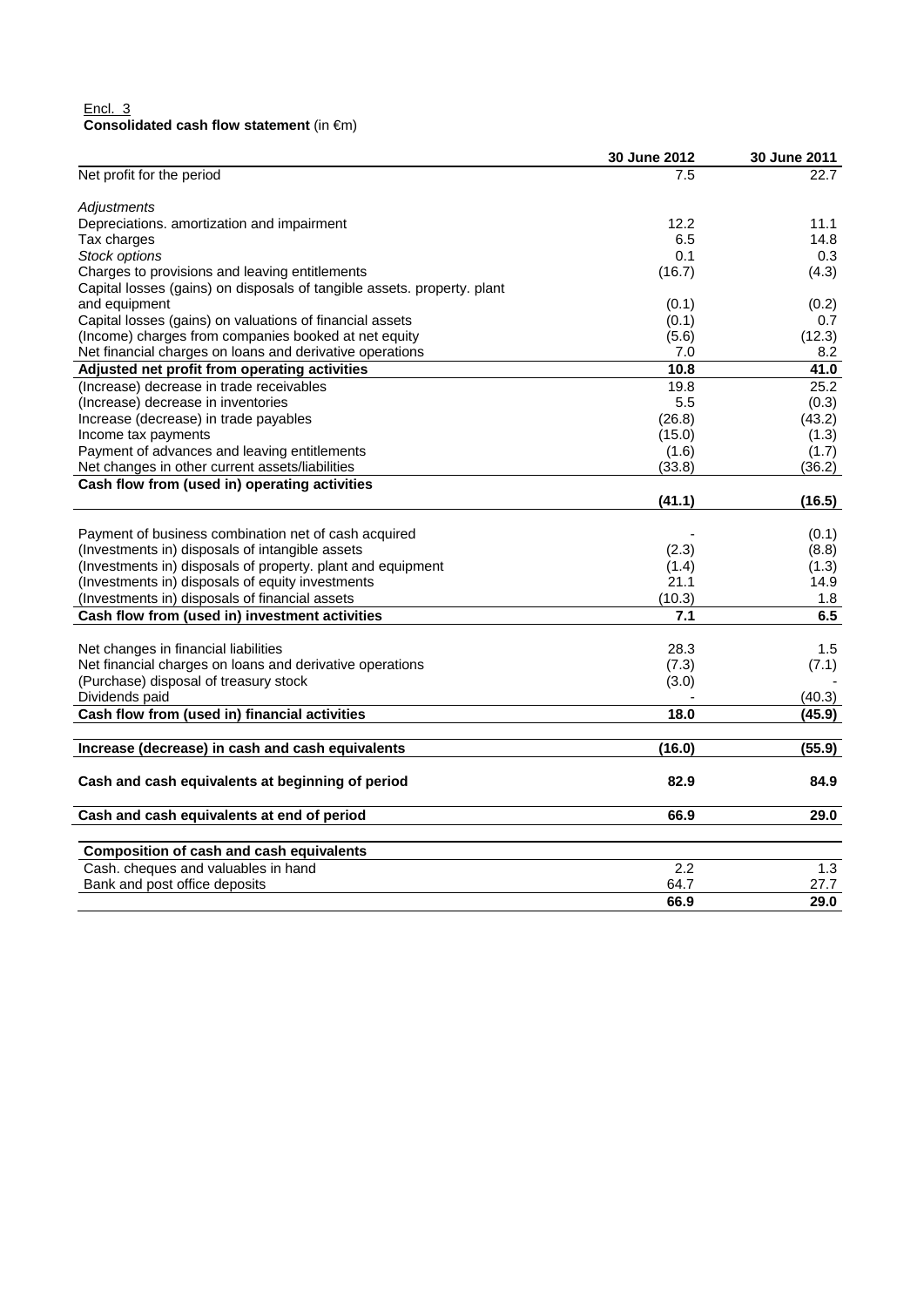| Encl. 4 |                                                           |  |
|---------|-----------------------------------------------------------|--|
|         | Balance sheet of Arnoldo Mondadori Editore S.p.A. (in €m) |  |

| <b>Assets</b>                                     | 30 June 2012  | 31 December 2011 |
|---------------------------------------------------|---------------|------------------|
|                                                   |               |                  |
| Intangible assets                                 | 90.6          | 90.6             |
|                                                   |               |                  |
| <b>Fixed assets</b>                               | 2.8           | 2.8              |
| Land and buildings                                | 7.7           | 8.0              |
| Plant and machinery                               | 4.0           | 4.5              |
| Other assets                                      | 3.6           | 3.9              |
| Property. plant and machinery                     | 15.3          | 16.4             |
| <b>Investments</b>                                | 621.0         | 638.9            |
| <b>Non-current financial assets</b>               | 50.0          | 50.0             |
| <b>Advanced taxes</b>                             | 14.8          | 19.8             |
| Other non-current assets                          | 0.8           | 0.4              |
| <b>Total non-current assets</b>                   | 795.3         | 818.9            |
| <b>Tax credits</b>                                |               |                  |
|                                                   | 25.7<br>50.4  | 25.2<br>40.4     |
| <b>Other current assets</b><br><b>Inventories</b> | 30.1          |                  |
| <b>Trade receivables</b>                          | 178.0         | 30.6             |
|                                                   |               | 195.1            |
| Stocks and other current financial assets         | 137.0<br>42.7 | 100.2            |
| <b>Cash and equivalents</b>                       |               | 62.0             |
| <b>Total current assets</b>                       | 463.9         | 453.5            |
| Assets destined to be sold or closed              |               |                  |
| <b>Total assets</b>                               | 1,259.2       | 1,272.4          |
|                                                   |               |                  |
| <b>Liabilities</b>                                | 30 June 2012  | 31 December 2011 |
|                                                   |               |                  |
| Share capital                                     | 64.1          | 64.1             |
| Share premium reserve                             | 210.2         | 210.2            |
| <b>Treasury stock</b>                             | (38.7)        | (35.6)           |
| Other reserves and results carried forward        | 284.6         | 230.4            |
| Profit (loss) for the period                      | 24.7          | 55.3             |
| Total shareholders' equity                        | 544.9         | 524.4            |
| <b>Reserves</b>                                   | 24.3          | 29.3             |
| Severance payments                                | 24.1          | 24.5             |
| <b>Non-current financial liabilities</b>          | 254.7         | 253.9            |
| <b>Deferred tax liabilities</b>                   | 22.3          | 21.2             |
| Other non-current liabilities                     |               |                  |
| <b>Total non-current liabilities</b>              | 325.4         | 328.9            |
|                                                   |               |                  |
| Income taxes payable                              | 7.3           | 10.1             |
| <b>Other current liabilities</b>                  | 64.5          | 71.3             |
| <b>Trade liabilities</b>                          | 171.2         | 182.2            |
| Bank debts and other financial liabilities        | 145.9         | 155.5            |
| <b>Total current liabilities</b>                  | 388.9         | 419.1            |
| Liabilities deriving from sales or closures       |               |                  |
| <b>Total liabilities</b>                          | 1,259.2       | 1,272.4          |
|                                                   |               |                  |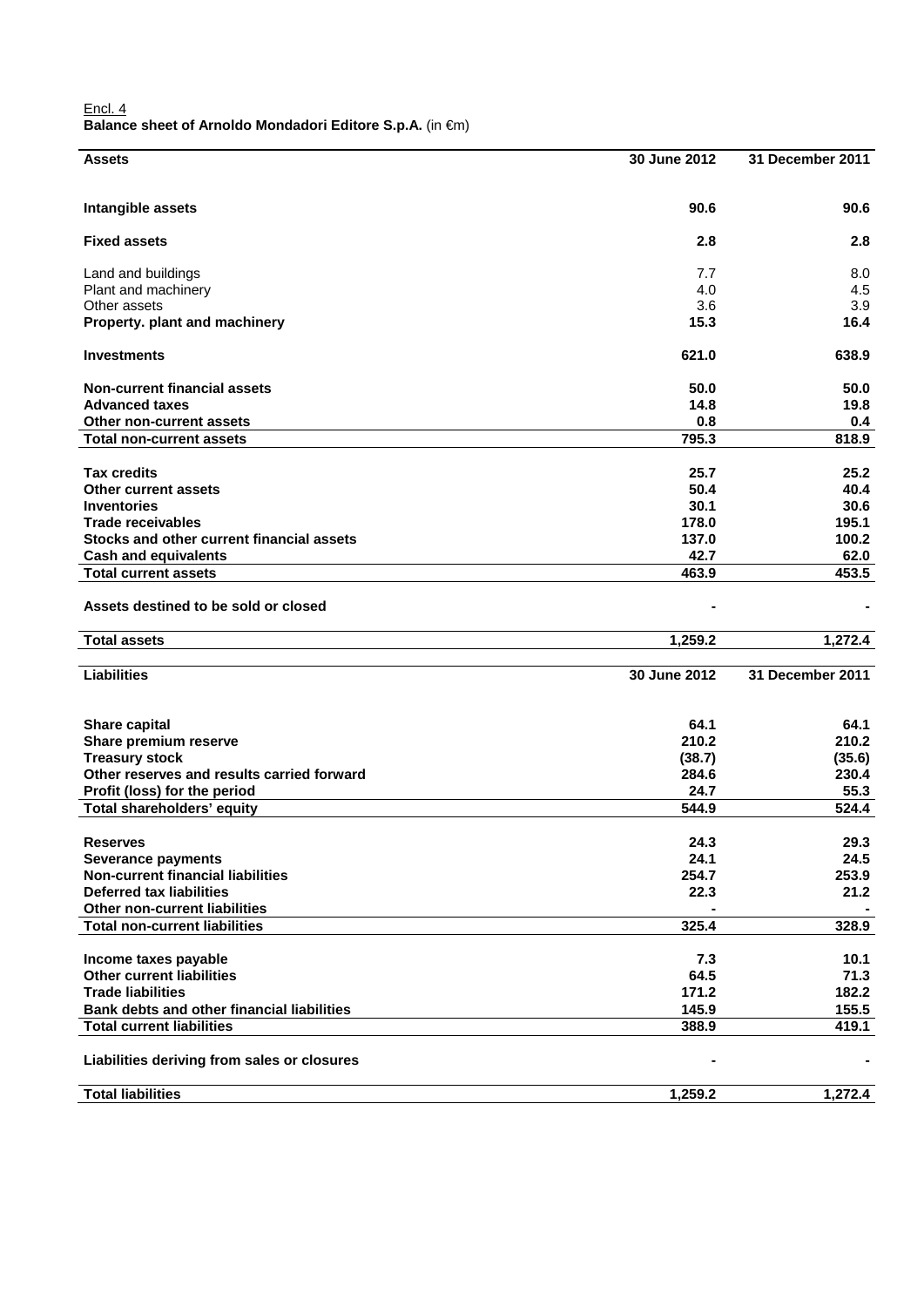### Encl. 5 **Separate income statement for Arnoldo Mondadori Editore S.p.A.** (in €m)

|                                                                                                                                            | 1 <sup>st</sup> Half 2012 | 1 <sup>st</sup> Half 2011                  |
|--------------------------------------------------------------------------------------------------------------------------------------------|---------------------------|--------------------------------------------|
|                                                                                                                                            |                           |                                            |
| Income from sales of goods and services                                                                                                    | 316.3                     | 376.6                                      |
| Personnel costs                                                                                                                            | 59.0                      | 59.4                                       |
| Cost of sales and management (*)                                                                                                           | 239.9                     | 287.4                                      |
| <b>Gross operating profit</b>                                                                                                              | 17.4                      | 29.8                                       |
| Depreciation of property, plant and machinery                                                                                              | 1.7                       | 1.7                                        |
| Depreciation of intangible assets                                                                                                          | 0.3                       | 0.2                                        |
| <b>Operating profit</b>                                                                                                                    | 15.4                      | 27.9                                       |
| Financial income (charges)                                                                                                                 | (3.3)                     | (3.5)                                      |
| Investment income (charges)                                                                                                                | 17.1                      | 42.0                                       |
| <b>Profit before taxation</b>                                                                                                              | 29.2                      | 66.4                                       |
| Income taxes                                                                                                                               | 4.5                       | 10.8                                       |
| <b>Net profit</b><br>$\sim$ $\sim$ $\sim$<br>$\overline{\phantom{a}}$<br>$\sim$ $\sim$ $\sim$ $\sim$ $\sim$ $\sim$<br>$\sim$ $\sim$ $\sim$ | 24.7<br>$\cdots$          | 55.6<br>$\cdot$ $\cdot$<br>$\cdot$ $\cdot$ |

(\*) Includes the following items: decrease (increase) in inventories; cost of raw, ancillary and consumable materials and goods; cost of services; various charges (income).